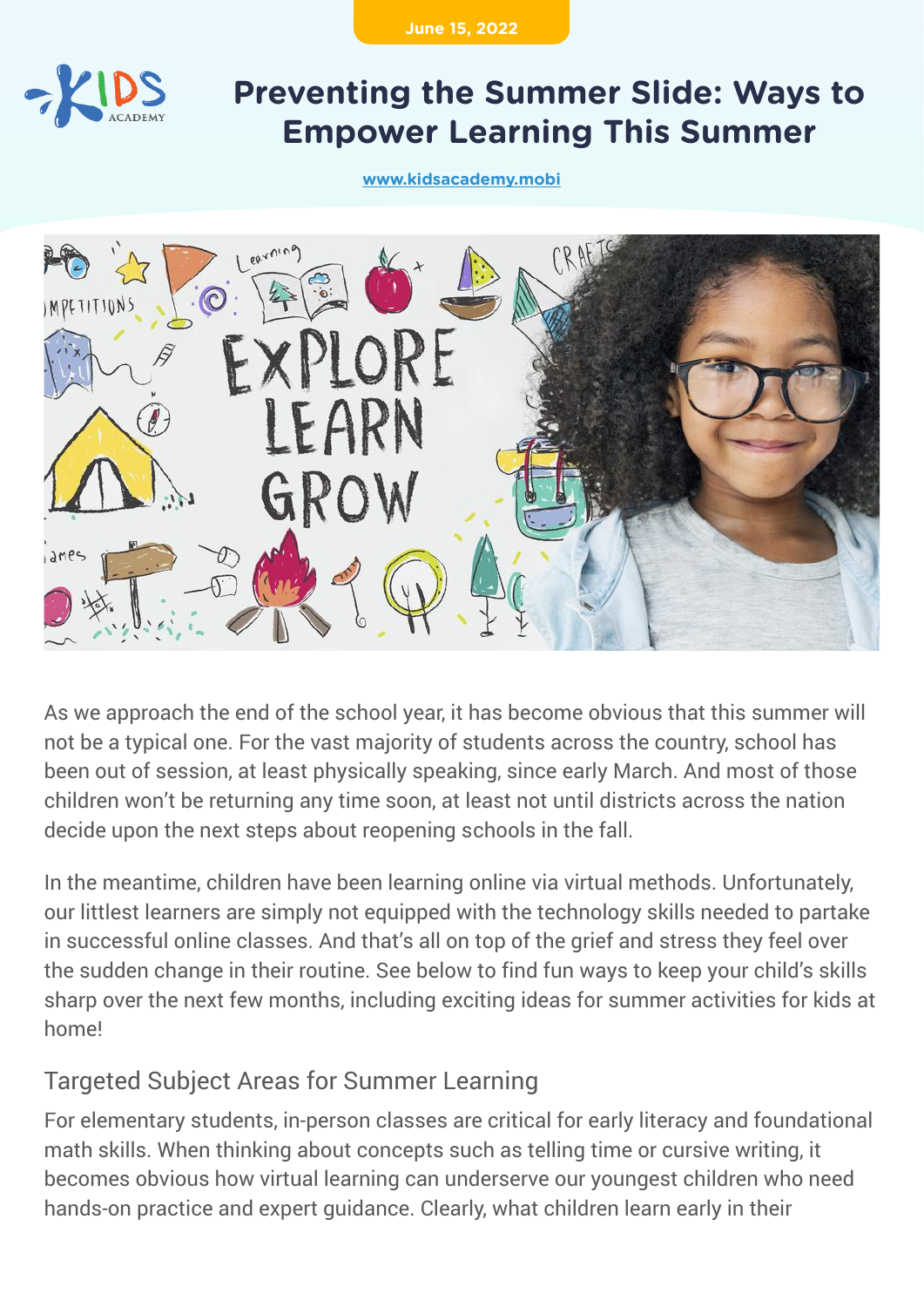educational career serves as the basis for all the learning they engage in for the rest of their lives.

As your family heads into the summer months, it's important to stay organized and create a new learning routine. Even though summer camp may well be cancelled this year, many summer programs are going online this year. Kids Academy is about to launch a special Summer Camp Course for children from K through 3rd grade. Kids Academy learning camp is a great opportunity for your kids to fill summer with learning adventures and sharpen their skills for a new school year. Get ready to enroll your child in Summer Camp going live soon! Stay tuned!

# Reading and Writing

For elementary students:

For elementary students, the loss of class time can spell devastating consequences for young children, especially for those in kindergarten and first grade. If your child is in one of these grades, try the following activities to help boost your child's early literacy skills:

- Read to your child for at least 30 minutes every day. Purchase children's books online, or alternatively, check with your local public library to see if they have a curbside pickup service that can assist you with checking out a number of books to keep your child reading.
- Reach out to your child's teacher or school to regarding grade-appropriate sight word lists. Create flash cards with your child, and practice reading sight words until mastery.
- Each morning, make a daily agenda and help your child write out the day of the week, the calendar date, time, weather, and a list of daily chores or things to do that day. Keep the agenda on a large calendar on the fridge or make it into a journal where they can practice writing all the above information.

• Practice handwriting using free online resources, such as [free writing worksheets.](https://www.kidsacademy.mobi/printable-worksheets/writing/?ordering=popularity)

[We want to help do our part to prevent the pandemic slide. That's why Kids Academy is](https://www.kidsacademy.mobi/subscription-plan/summer-camp/) [offering 50% off our very best all-in-one learning app! Sign up for the Talented and Gifted](https://www.kidsacademy.mobi/subscription-plan/summer-camp/) [app to find fun learning games, worksheets, videos, and more!](https://www.kidsacademy.mobi/subscription-plan/summer-camp/)

For older children, from 2<sup>nd</sup> through 3<sup>rd</sup> grade:

Encourage kids to read independently for at least 30 minutes a day. Ensure that • reading material is self-selected and based upon your child's own personal interests. In addition to the resources offered at your local library, check out innovative reading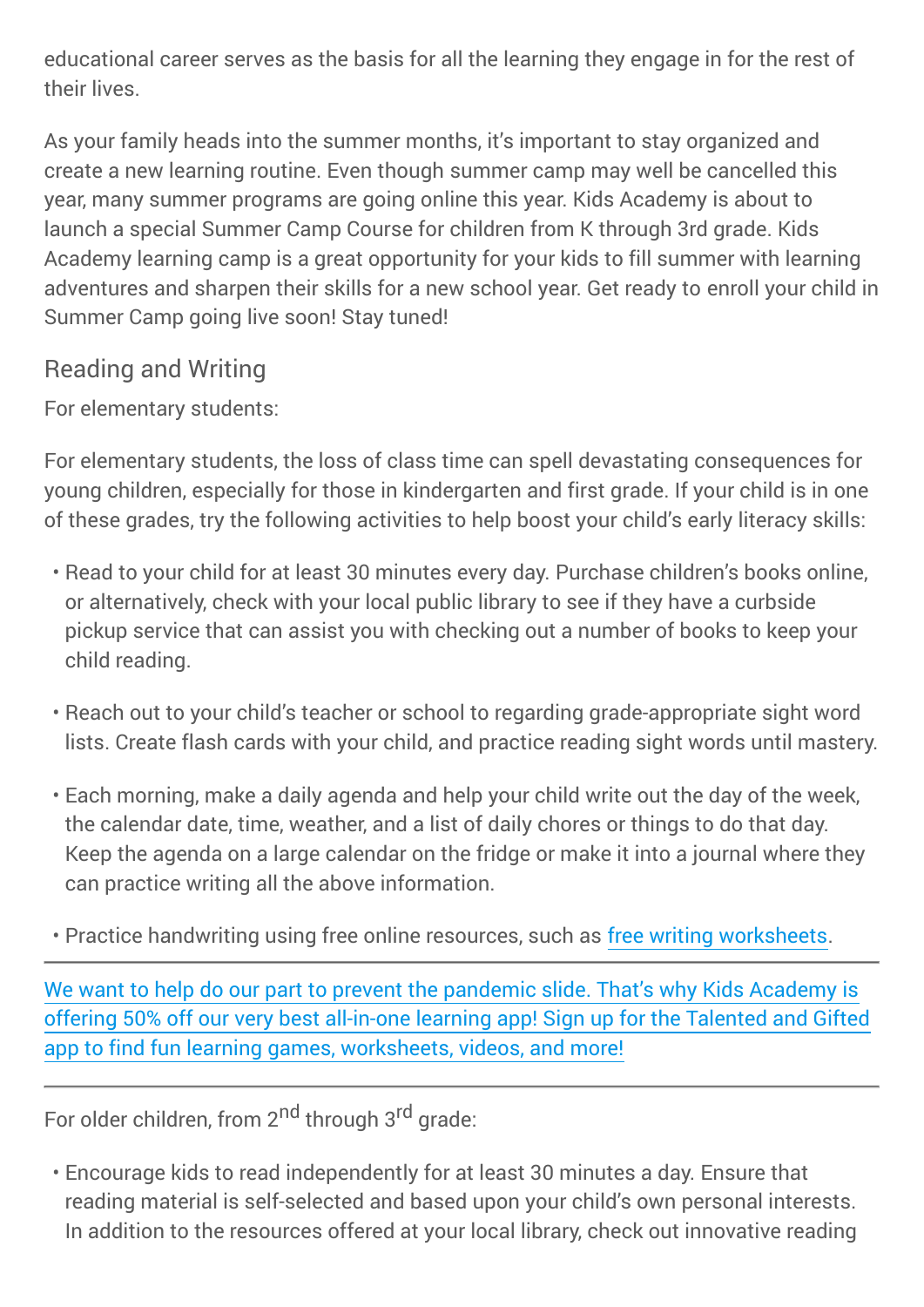apps such as Epic! and Scribd, which offer children a huge library of interesting fiction and non-fiction titles to choose from.

- Check out the resources your child school offers as a subscription to support learning. Use these apps to discover topics across the curriculum while simultaneously practicing reading and writing skills.
- Keep a daily diary to help your child keep track of each day during the pandemic, so they have a resource by which to remember these strange times. Don't forget to date each entry accurately and give your child a reliable structure to base their entries. For example, they can begin with information about the weather and current events, before sharing their plans or activities for the day.
- Encourage young writers to keep practicing by offering interesting story prompts or mini-research projects on a fascinating subject of your child's choice. Use some of the apps mentioned above to research a topic and follow the research process to help your child form research questions, find information, and record it in writing over the course of a couple weeks.

#### Math

- Thankfully for math, there are a plethora of free printable worksheets and games that your child can access, regardless of grade level! Find a site like Kids Academy, that separates math worksheets by grade level and subject. Try to finish a short worksheet each day, targeting skills your child needs to work on, such as addition, subtraction, place value, or counting money.
- Access free online games that allows your child to practice skills in an exciting way! Find games that allow students to manipulate analog clocks or use virtual dice to practice math problems.

#### Science

- Go on various nature scavenger hunts depending on your local resources. Head to the nearest park, creek, the woods, or whatever natural wonder resides within your community. Brainstorm a list of what your kids think they might find there and bring the list with you on your hunt. Check off the list and discuss each item as they're collected.
- Summertime is the perfect season to get outside and conduct those messy experiments you never want to let the kids do in the house! Now they can finally get to make that Alka Seltzer rocket or make their own volcano by taking all the ingredients to each experiment outside to the patio to complete.